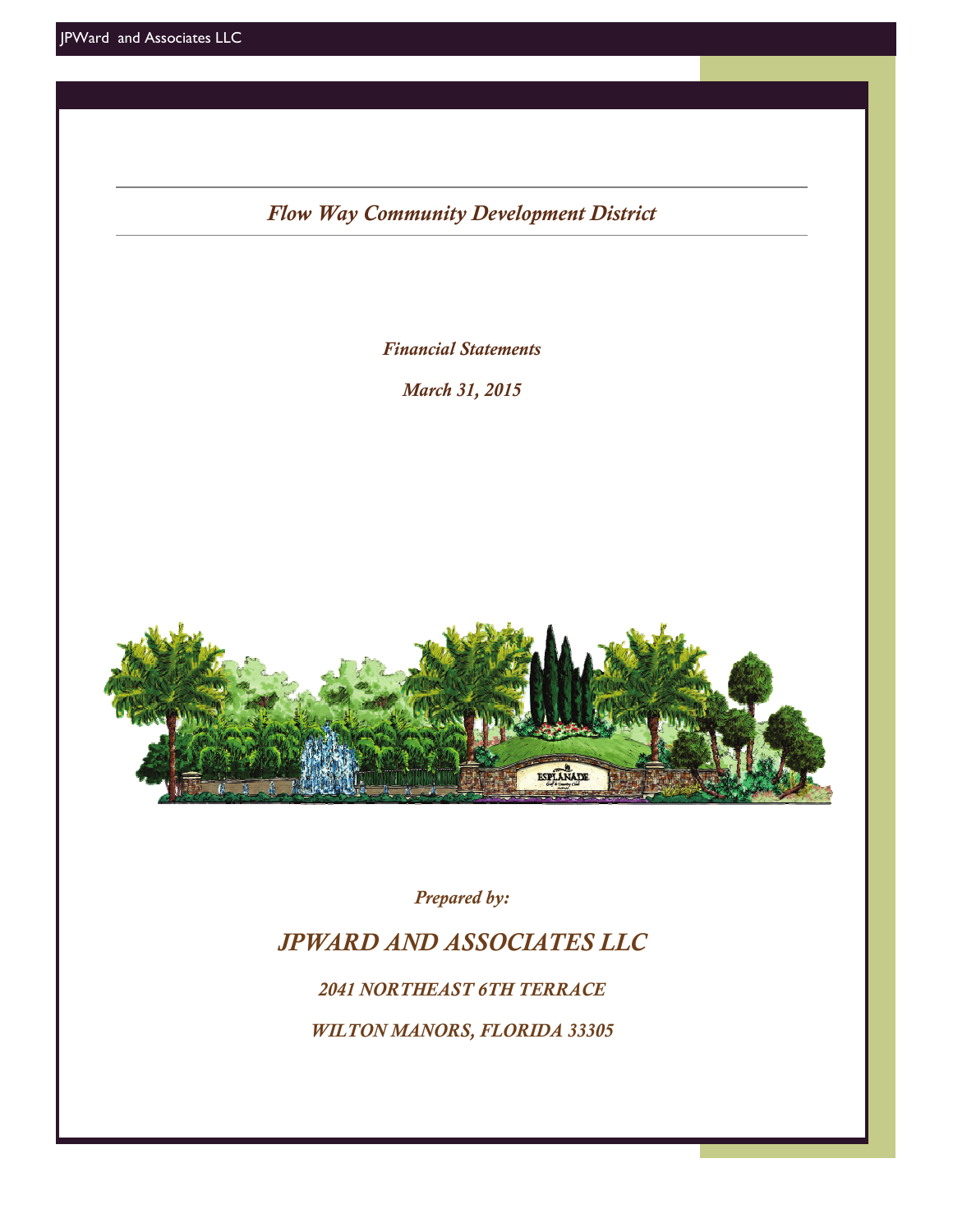#### **Flowway Community Develoment District Balance Sheet for the Period Ending March 31, 2015**

|                                                   | <b>Governmental Funds</b> |                           |                                       |    |                                         |    |                                       |                      |           |  |
|---------------------------------------------------|---------------------------|---------------------------|---------------------------------------|----|-----------------------------------------|----|---------------------------------------|----------------------|-----------|--|
|                                                   |                           | <b>Debt Service Funds</b> |                                       |    | <b>Account Groups</b>                   |    | <b>Totals</b>                         |                      |           |  |
|                                                   | <b>General Fund</b>       | <b>Series 2013</b>        | <b>Capital Project</b><br><b>Fund</b> |    | <b>General Long</b><br><b>Term Debt</b> |    | <b>General Fixed</b><br><b>Assets</b> | (Memorandum<br>Only) |           |  |
| <b>Assets</b>                                     |                           |                           |                                       |    |                                         |    |                                       |                      |           |  |
| <b>Cash and Investments</b>                       |                           |                           |                                       |    |                                         |    |                                       |                      |           |  |
| General Fund - Invested Cash                      | \$<br>87,776              | \$                        | \$                                    | \$ |                                         | \$ |                                       | \$                   | 87,776    |  |
| Debt Service Fund                                 |                           |                           |                                       |    |                                         |    |                                       |                      |           |  |
| <b>Interest Account</b>                           |                           | 27                        |                                       |    |                                         |    |                                       |                      | 27        |  |
| <b>Sinking Account</b>                            |                           |                           |                                       |    |                                         |    |                                       |                      |           |  |
| Reserve Account                                   |                           | 539,013                   |                                       |    |                                         |    |                                       |                      | 539,013   |  |
| Revenue                                           |                           | 215,192                   |                                       |    |                                         |    |                                       |                      | 215,192   |  |
| <b>Prepayment Account</b>                         |                           |                           |                                       |    |                                         |    | $\overline{\phantom{a}}$              |                      |           |  |
| Costruction                                       |                           |                           | 44,312                                |    |                                         |    |                                       |                      | 44,312    |  |
| Cost of Issuance                                  |                           |                           |                                       |    |                                         |    |                                       |                      |           |  |
| <b>Due from Other Funds</b>                       |                           |                           |                                       |    |                                         |    |                                       |                      |           |  |
| <b>General Fund</b>                               |                           | 8,811                     |                                       |    |                                         |    |                                       |                      | 8,811     |  |
| Debt Service Fund(s)                              |                           |                           |                                       |    |                                         |    |                                       |                      |           |  |
| <b>Market Valuation Adjustments</b>               |                           |                           |                                       |    |                                         |    |                                       |                      |           |  |
| <b>Accrued Interest Receivable</b>                |                           |                           |                                       |    |                                         |    |                                       |                      |           |  |
| <b>Assessments Receivable</b>                     |                           |                           |                                       |    |                                         |    |                                       |                      |           |  |
| <b>Amount Available in Debt Service Funds</b>     |                           |                           |                                       |    | 763,042                                 |    |                                       |                      | 763,042   |  |
| Amount to be Provided by Debt Service Funds       |                           |                           |                                       |    | 6,286,958                               |    |                                       |                      | 6,286,958 |  |
| <b>Investment in General Fixed Assets (net of</b> |                           |                           |                                       |    |                                         |    |                                       |                      |           |  |
| depreciation)                                     |                           |                           |                                       |    |                                         |    |                                       |                      |           |  |
| Total Assets \$                                   | 87,776                    | \$<br>763,042             | \$<br>44,312                          | Ś  | 7,050,000                               | \$ |                                       |                      | 7,945,130 |  |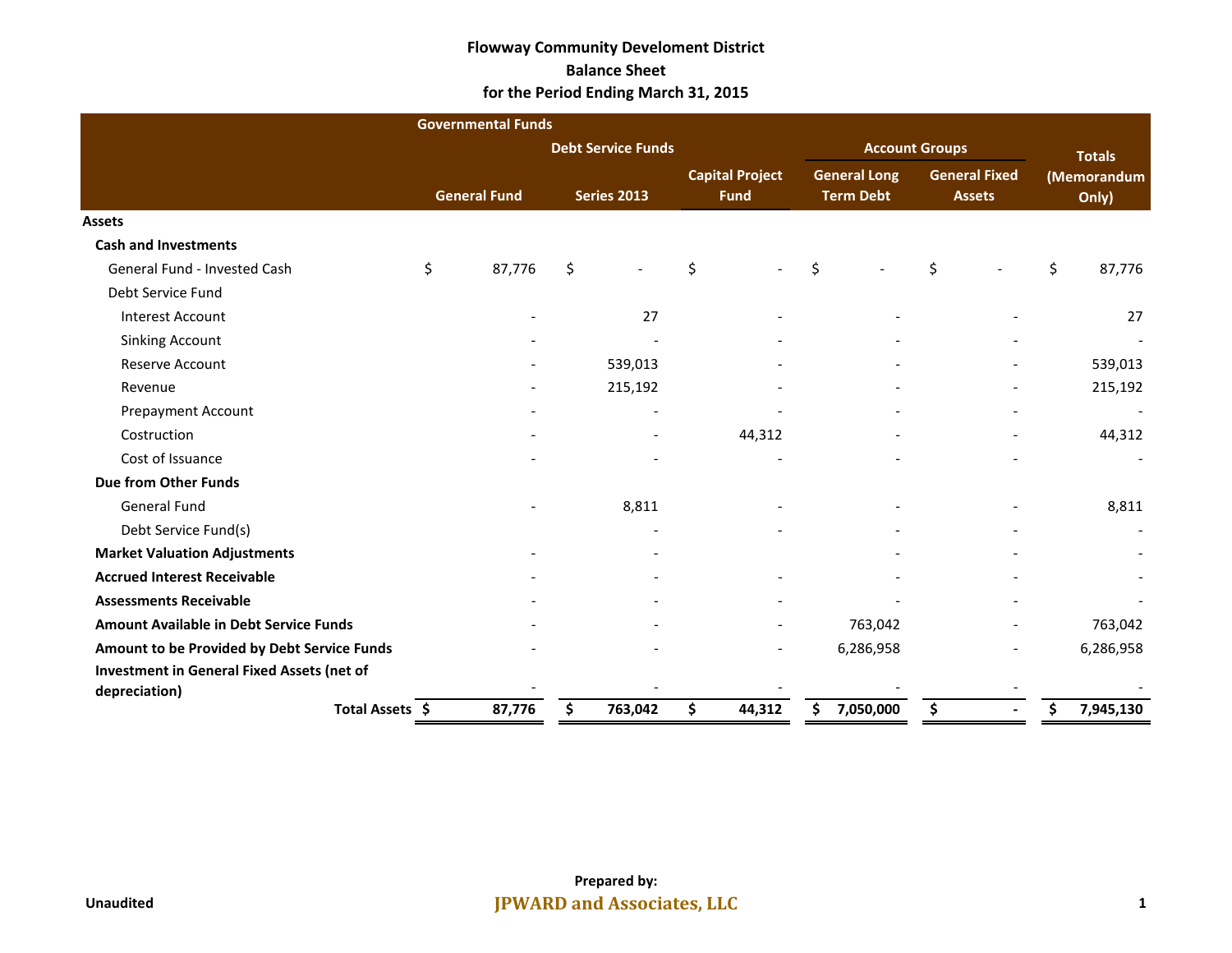#### **Flowway Community Develoment District Balance Sheet for the Period Ending March 31, 2015**

|                                                     | <b>Governmental Funds</b> |                           |     |                                       |                                         |                                       |                      |           |  |
|-----------------------------------------------------|---------------------------|---------------------------|-----|---------------------------------------|-----------------------------------------|---------------------------------------|----------------------|-----------|--|
|                                                     |                           | <b>Debt Service Funds</b> |     |                                       | <b>Account Groups</b>                   |                                       | <b>Totals</b>        |           |  |
|                                                     | <b>General Fund</b>       | <b>Series 2013</b>        |     | <b>Capital Project</b><br><b>Fund</b> | <b>General Long</b><br><b>Term Debt</b> | <b>General Fixed</b><br><b>Assets</b> | (Memorandum<br>Only) |           |  |
|                                                     |                           |                           |     |                                       |                                         |                                       |                      |           |  |
| <b>Liabilities</b>                                  |                           |                           |     |                                       |                                         |                                       |                      |           |  |
| <b>Accounts Payable &amp; Payroll Liabilities</b>   | \$                        | \$                        | \$  |                                       | \$                                      | \$                                    | \$                   |           |  |
| <b>Due to Other Funds</b>                           |                           |                           |     |                                       |                                         |                                       |                      |           |  |
| <b>General Fund</b>                                 |                           |                           |     |                                       |                                         |                                       |                      |           |  |
| Debt Service Fund(s)                                | 8,811                     |                           |     |                                       |                                         |                                       |                      | 8,811     |  |
| <b>Bonds Payable</b>                                |                           |                           |     |                                       |                                         |                                       |                      |           |  |
| <b>Current Portion</b>                              |                           |                           |     |                                       |                                         |                                       |                      |           |  |
| Long Term                                           |                           |                           |     |                                       | 7,050,000                               |                                       |                      | 7,050,000 |  |
| <b>Total Liabilities</b>                            | 8,811<br>\$.              | \$                        | \$  |                                       | \$<br>7,050,000                         | \$                                    | \$                   | 7,058,811 |  |
| <b>Fund Equity and Other Credits</b>                |                           |                           |     |                                       |                                         |                                       |                      |           |  |
| <b>Investment in General Fixed Assets</b>           |                           |                           |     |                                       |                                         |                                       |                      |           |  |
| <b>Fund Balance</b>                                 |                           |                           |     |                                       |                                         |                                       |                      |           |  |
| <b>Restricted</b>                                   |                           |                           |     |                                       |                                         |                                       |                      |           |  |
| Beginning: October 1, 2014 (Audited)                |                           | 764,124                   |     |                                       |                                         |                                       |                      | 764,124   |  |
| <b>Results from Current Operations</b>              |                           |                           |     |                                       |                                         |                                       |                      |           |  |
| Unassigned                                          |                           |                           |     |                                       |                                         |                                       |                      |           |  |
| Beginning: October 1, 2014 (Audited)                | 31,813                    |                           |     | 52,332                                |                                         |                                       |                      | 84,145    |  |
| <b>Results from Current Operations</b>              | 47,152                    | (1,082)                   |     | (8,020)                               |                                         |                                       |                      | 38,051    |  |
| Total Fund Equity and Other Credits \$              | 78,965                    | \$<br>763,042             | \$. | 44,312                                | \$                                      | \$                                    | \$.                  | 886,320   |  |
| Total Liabilities, Fund Equity and Other Credits \$ | 87,776                    | \$<br>763,042             | \$. | 44,312                                | \$<br>7,050,000                         | \$                                    | \$                   | 7,945,130 |  |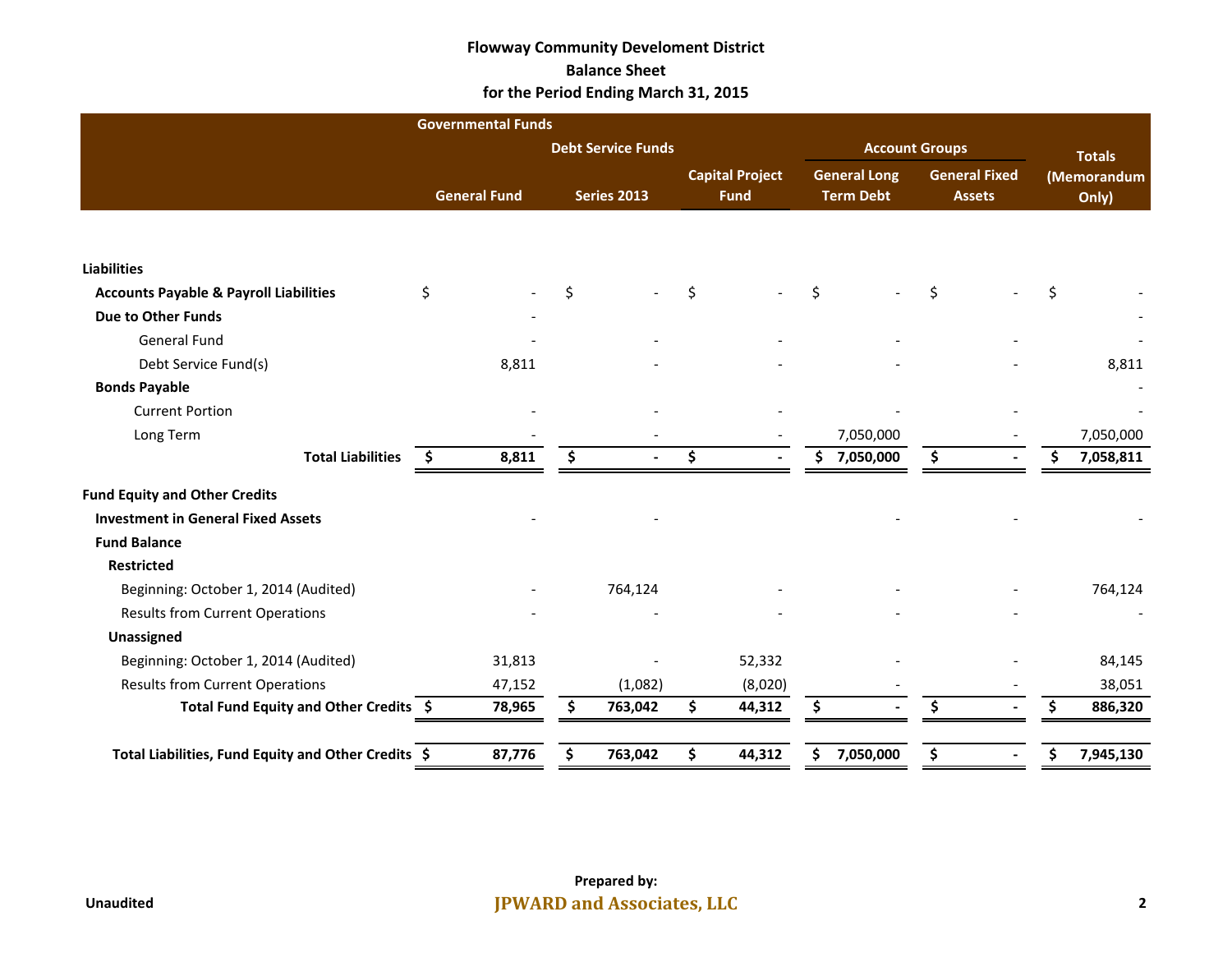## **Flowway Community Development District General Fund Statement of Revenues, Expenditures and Changes in Fund Balance Through March 31, 2015**

| <b>Description</b>                      | October | <b>November</b>          | <b>December</b>          | <b>January</b>           | <b>February</b> | <b>March</b>   | Year to<br><b>Date</b>   | <b>Total Annual</b><br><b>Budget</b> | % of<br><b>Budget</b> |  |
|-----------------------------------------|---------|--------------------------|--------------------------|--------------------------|-----------------|----------------|--------------------------|--------------------------------------|-----------------------|--|
| <b>Revenue and Other Sources</b>        |         |                          |                          |                          |                 |                |                          |                                      |                       |  |
| Carryforward                            | \$      | $-$ \$                   | $-5$                     | $-5$                     | $-5$            | $-5$           |                          | \$                                   | N/A                   |  |
| <b>Interest</b>                         |         |                          |                          |                          |                 |                |                          |                                      |                       |  |
| <b>Interest - General Checking</b>      |         |                          |                          |                          |                 |                |                          |                                      | N/A                   |  |
| <b>Special Assessment Revenue</b>       |         |                          |                          |                          |                 |                |                          |                                      |                       |  |
| Special Assessments - On-Roll           |         | $\overline{\phantom{a}}$ | 2,812                    | 6,530                    | 79,667          | 3,644          | 92,653                   | 93,065                               | 100%                  |  |
| Special Assessments - Off-Roll          |         |                          |                          |                          |                 |                |                          | $\overline{\phantom{a}}$             | N/A                   |  |
| <b>Intragovernmental Transfer In</b>    |         |                          |                          |                          |                 |                |                          |                                      | N/A                   |  |
| <b>Total Revenue and Other Sources:</b> | \$      | $-5$                     | $-$ \$<br>2,812          | \$<br>6,530              | \$<br>79,667    | \$<br>3,644    | 92,653                   | \$<br>93,065                         | 100%                  |  |
| <b>Expenditures and Other Uses</b>      |         |                          |                          |                          |                 |                |                          |                                      |                       |  |
| <b>Executive</b>                        |         |                          |                          |                          |                 |                |                          |                                      |                       |  |
| <b>Professional Management</b>          | 3,333   | 3,333                    | 3,333                    | 3,333                    | 3,333           | 3,333          | 20,000                   | 40,000                               | 50%                   |  |
| <b>Financial and Administrative</b>     |         |                          |                          |                          |                 |                |                          |                                      |                       |  |
| <b>Audit Services</b>                   |         |                          |                          |                          |                 |                | $\overline{\phantom{0}}$ | 6,500                                | 0%                    |  |
| <b>Accounting Services</b>              | 667     | 667                      | 667                      | 667                      | 667             | 667            | 4,000                    | 8,000                                | 50%                   |  |
| <b>Assessment Roll Services</b>         |         | $\overline{\phantom{a}}$ | 4,876                    |                          |                 |                | 4,876                    | $\overline{\phantom{a}}$             | N/A                   |  |
| Arbitrage Rebate Services               |         | $\tilde{\phantom{a}}$    | 500                      |                          |                 | $\overline{a}$ | 500                      | 1,000                                | 50%                   |  |
| <b>Other Contractual Services</b>       |         |                          |                          |                          |                 |                |                          |                                      |                       |  |
| Recording and Transcription             |         |                          |                          |                          |                 |                |                          |                                      | N/A                   |  |
| <b>Legal Advertising</b>                |         | 576                      | 526                      |                          |                 | 4,354          | 5,457                    | 1,000                                | 546%                  |  |
| <b>Trustee Services</b>                 |         | $\overline{\phantom{a}}$ |                          | $\overline{\phantom{a}}$ | 2,625           | $\overline{a}$ | 2,625                    | 5,500                                | 48%                   |  |
| <b>Dissemination Agent Services</b>     |         | $\overline{\phantom{a}}$ | $\overline{\phantom{a}}$ |                          |                 | $\overline{a}$ | $\overline{\phantom{a}}$ | 5,000                                | 0%                    |  |
| <b>Property Appraiser Fees</b>          |         |                          |                          |                          |                 |                | $\overline{a}$           | $\overline{\phantom{a}}$             | N/A                   |  |
| <b>Bank Services</b>                    | 15      | 16                       | 51                       | 32                       | 34              | $\overline{a}$ | 148                      | 240                                  | 62%                   |  |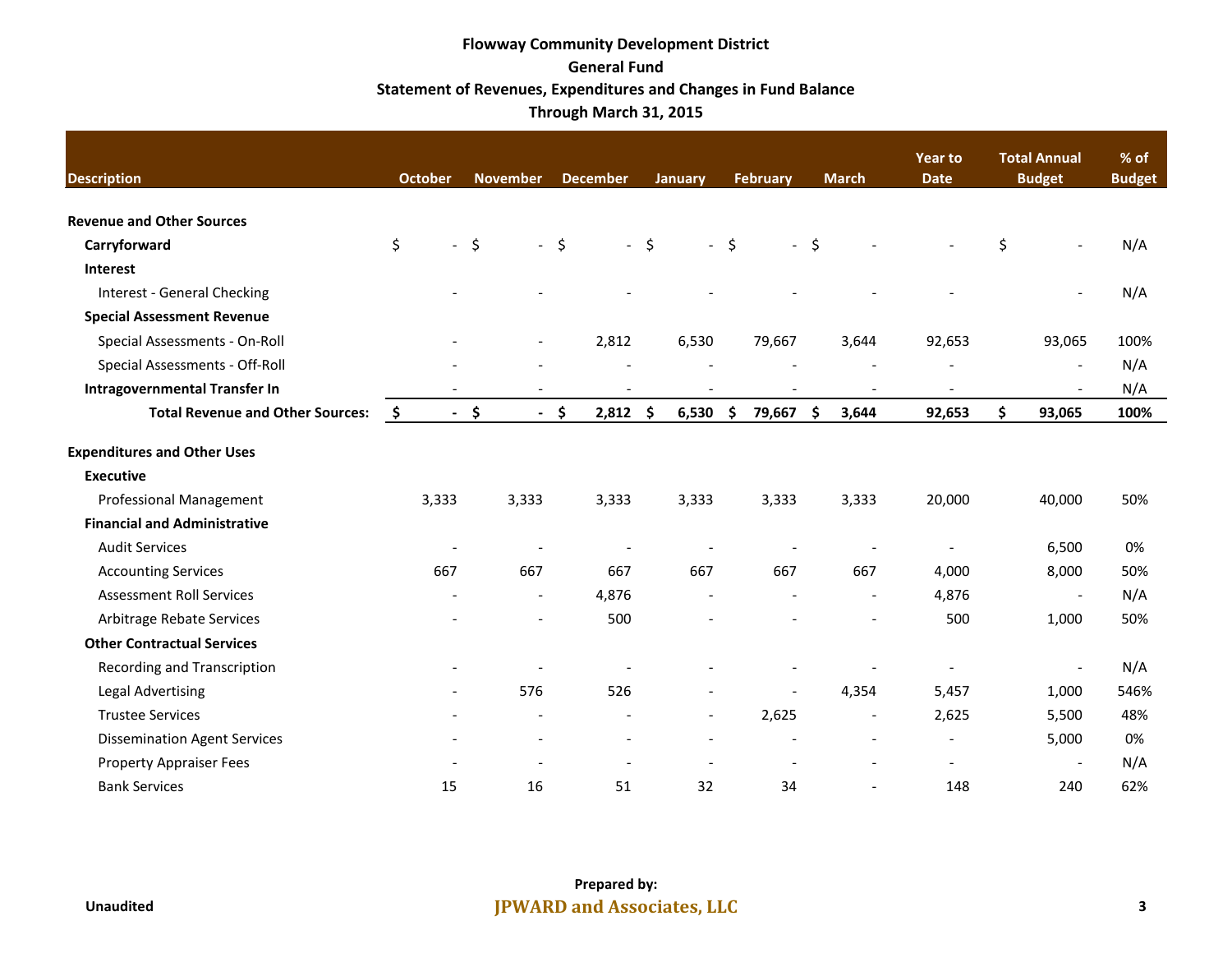## **Flowway Community Development District General Fund Statement of Revenues, Expenditures and Changes in Fund Balance Through March 31, 2015**

| <b>Description</b>                             | <b>October</b>           |     | <b>November</b>          |      | <b>December</b>          |    | January                  |     | February |     | <b>March</b>             | <b>Year to</b><br><b>Date</b> |    | <b>Total Annual</b><br><b>Budget</b> | $%$ of<br><b>Budget</b> |
|------------------------------------------------|--------------------------|-----|--------------------------|------|--------------------------|----|--------------------------|-----|----------|-----|--------------------------|-------------------------------|----|--------------------------------------|-------------------------|
| <b>Travel and Per Diem</b>                     |                          |     |                          |      |                          |    |                          |     |          |     |                          |                               |    |                                      | N/A                     |
| <b>Communications &amp; Freight Services</b>   |                          |     |                          |      |                          |    |                          |     |          |     |                          |                               |    |                                      |                         |
| Postage, Freight & Messenger                   |                          |     |                          |      | 91                       |    |                          |     | 79       |     | 84                       | 254                           |    | 500                                  | 51%                     |
| <b>Computer Services - Website Development</b> |                          |     |                          |      |                          |    |                          |     |          |     | $\overline{\phantom{a}}$ |                               |    | 2,400                                | 0%                      |
| <b>Insurance</b>                               | 5,923                    |     |                          |      |                          |    |                          |     |          |     | $\overline{\phantom{a}}$ | 5,923                         |    | 6,000                                | 99%                     |
| <b>Printing &amp; Binding</b>                  | $\overline{\phantom{a}}$ |     | $\overline{\phantom{a}}$ |      | $\overline{\phantom{a}}$ |    | $\overline{\phantom{a}}$ |     | 261      |     | 337                      | 598                           |    | 500                                  | 120%                    |
| <b>Office Supplies</b>                         | $\overline{\phantom{a}}$ |     |                          |      |                          |    |                          |     |          |     |                          |                               |    | 250                                  | 0%                      |
| <b>Subscription &amp; Memberships</b>          |                          |     | 175                      |      |                          |    |                          |     |          |     | $\overline{a}$           | 175                           |    | 175                                  | 100%                    |
| <b>Legal Services</b>                          |                          |     |                          |      |                          |    |                          |     |          |     |                          |                               |    |                                      |                         |
| Legal - General Counsel                        |                          |     | $\overline{\phantom{a}}$ |      | 945                      |    |                          |     |          |     | $\overline{\phantom{a}}$ | 945                           |    | 10,000                               | 9%                      |
| <b>Debt Service - Miromar Lakes LLC Note</b>   |                          |     |                          |      |                          |    |                          |     |          |     |                          |                               |    |                                      | N/A                     |
| <b>Other General Government Services</b>       |                          |     |                          |      |                          |    |                          |     |          |     |                          |                               |    |                                      |                         |
| <b>Engineering Services - General Fund</b>     |                          |     |                          |      |                          |    |                          |     |          |     |                          |                               |    | 1,000                                | 0%                      |
| Contingencies                                  |                          |     |                          |      |                          |    |                          |     |          |     |                          |                               |    | 5,000                                | 0%                      |
| <b>Other Current Charges</b>                   |                          |     |                          |      |                          |    |                          |     |          |     |                          |                               |    |                                      | N/A                     |
| Sub-Total:                                     | 9,938                    |     | 4,767                    |      | 10,990                   |    | 4,032                    |     | 7,000    |     | 8,775                    | 45,501                        |    | 93,065                               | 49%                     |
| <b>Total Expenditures and Other Uses:</b>      | \$<br>9,938              | Ŝ.  | 4,767                    | Ŝ.   | 10,990                   | \$ | 4,032                    | -\$ | 7,000    | \$  | 8,775                    | \$45,501                      | Ś. | 93,065                               | 49%                     |
| Net Increase/ (Decrease) in Fund Balance       | (9,938)                  |     | (4, 767)                 |      | (8, 178)                 |    | 2,498                    |     | 72,667   |     | (5, 131)                 | 47,152                        |    |                                      |                         |
| Fund Balance - Beginning                       | 31,813                   |     | 21,875                   |      | 17,108                   |    | 8,930                    |     | 11,429   |     | 84,096                   | 31,813                        |    |                                      |                         |
| <b>Fund Balance - Ending</b>                   | \$<br>21,875             | -\$ | 17,108                   | - \$ | 8,930                    | S  | 11,429                   | Ŝ   | 84,096   | \$. | 78,965                   | 78,965                        | \$ |                                      |                         |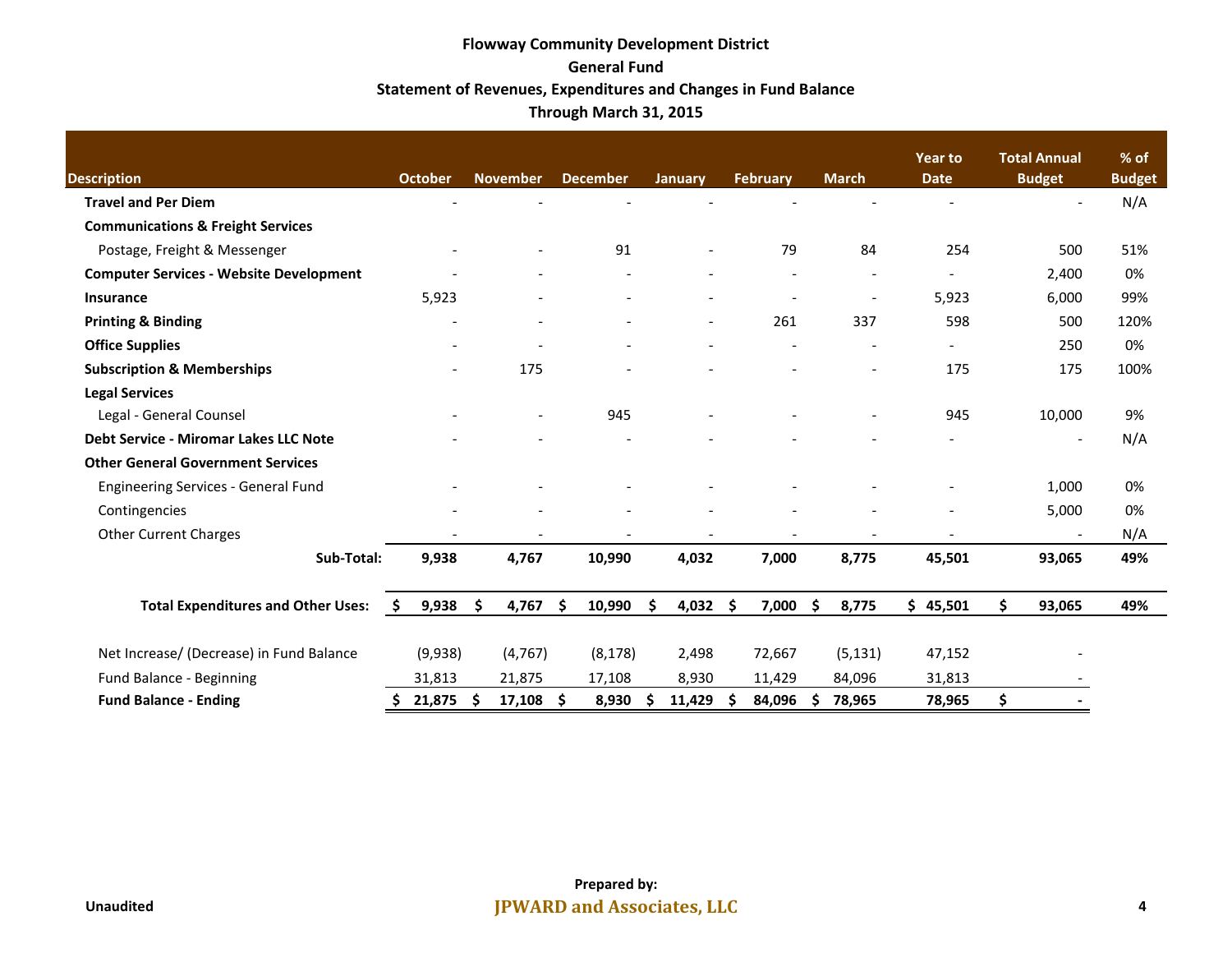## **Flowway Community Development District Debt Service Fund Statement of Revenues, Expenditures and Changes in Fund Balance Through March 31, 2015**

| <b>Description</b>                                |    | <b>October</b>            | November December        |                |                          | <b>January</b> |                          | <b>February</b>         | <b>March</b> |           | <b>Year to</b><br><b>Date</b> |     | <b>Total Annual</b><br><b>Budget</b> | % of<br><b>Budget</b> |
|---------------------------------------------------|----|---------------------------|--------------------------|----------------|--------------------------|----------------|--------------------------|-------------------------|--------------|-----------|-------------------------------|-----|--------------------------------------|-----------------------|
| <b>Revenue and Other Sources</b>                  |    |                           |                          |                |                          |                |                          |                         |              |           |                               |     |                                      |                       |
| Carryforward                                      | \$ | $\mathbb{L}^{\mathbb{N}}$ | \$                       | $-5$           | $\overline{\phantom{a}}$ | \$             | $\overline{\phantom{a}}$ | \$                      | $-5$         |           |                               | \$  | 225,071                              | N/A                   |
| <b>Interest Income</b>                            |    |                           |                          |                |                          |                |                          |                         |              |           |                               |     |                                      |                       |
| <b>Interest Account</b>                           |    | $\overline{2}$            | $\overline{2}$           |                | $\mathbf{0}$             |                |                          |                         |              |           | 4                             |     |                                      | N/A                   |
| <b>Reserve Account</b>                            |    | 4                         | 5                        |                | 4                        |                | 5                        | 5                       |              | 4         | 27                            |     | 25                                   | 107%                  |
| <b>Prepayment Account</b>                         |    |                           |                          |                |                          |                |                          |                         |              |           |                               |     | 10                                   | 0%                    |
| <b>Revenue Account</b>                            |    |                           |                          |                |                          |                |                          |                         |              | 0         | 0                             |     |                                      | N/A                   |
| <b>Special Assessment Revenue</b>                 |    |                           |                          |                |                          |                |                          |                         |              |           |                               |     |                                      |                       |
| Special Assessments - On-Roll                     |    |                           | $\overline{\phantom{a}}$ |                | 6,799                    |                | 15,787                   | 192,606                 |              | 8,811     | 224,002                       |     | 225,019                              | 100%                  |
| Special Assessments - Off-Roll                    |    |                           |                          |                |                          |                |                          |                         |              |           |                               |     | $\overline{\phantom{a}}$             | N/A                   |
| <b>Debt Proceeds</b>                              |    |                           |                          |                |                          |                |                          |                         |              |           |                               |     |                                      | N/A                   |
| <b>Total Revenue and Other Sources:</b>           | \$ | $6\frac{2}{3}$            |                          | 6 <sup>5</sup> | 6,804                    |                |                          | $$15,792$ $$192,610$ \$ |              | 8,815     | 224,033                       | \$. | 450,125                              | N/A                   |
| <b>Expenditures and Other Uses</b>                |    |                           |                          |                |                          |                |                          |                         |              |           |                               |     |                                      |                       |
| <b>Debt Service</b>                               |    |                           |                          |                |                          |                |                          |                         |              |           |                               |     |                                      |                       |
| <b>Principal Debt Service - Mandatory</b>         |    |                           |                          |                |                          |                |                          |                         |              |           |                               |     |                                      |                       |
| Series 2013 Bonds                                 | \$ | $\overline{a}$            | Ŝ.                       | $-5$           |                          | Ŝ.             | $\overline{a}$           | \$<br>$\sim$            | -Ś           |           |                               | \$  |                                      | N/A                   |
| <b>Principal Debt Service - Early Redemptions</b> |    |                           |                          |                |                          |                |                          |                         |              |           |                               |     |                                      |                       |
| Series 2013 Bonds                                 |    |                           |                          |                |                          |                |                          |                         |              |           |                               |     |                                      | N/A                   |
| <b>Interest Expense</b>                           |    |                           |                          |                |                          |                |                          |                         |              |           |                               |     |                                      |                       |
| Series 2013 Bonds                                 |    | $\blacksquare$            | 225,063                  |                |                          |                |                          |                         |              |           | 225,063                       |     | 450,125                              | 50%                   |
| <b>Operating Transfers Out (To Other Funds)</b>   |    |                           |                          |                |                          |                | 52                       |                         |              |           | 52                            |     |                                      | N/A                   |
| <b>Total Expenditures and Other Uses:</b>         | \$ | $\sim$                    | $$225,063$ \$            |                |                          | $-$ \$         | $52 \quad $$             | $\sim$                  | \$           |           | 225,115                       | Ś.  | 450,125                              | N/A                   |
| Net Increase/ (Decrease) in Fund Balance          |    | 6                         | (225,056)                |                | 6,804                    |                | 15,739                   | 192,610                 |              | 8,815     | (1,082)                       |     | (225,071)                            |                       |
| Fund Balance - Beginning                          |    | 764,124                   | 764,131                  |                | 539,075                  |                | 545,878                  | 561,617                 |              | 754,228   | 764,124                       |     | 764,124                              |                       |
| <b>Fund Balance - Ending</b>                      |    | \$764,131                 | \$539,075                |                | \$545,878                |                | \$561,617                | \$754,228               |              | \$763,042 | 763,042                       | \$  | 539,053                              |                       |